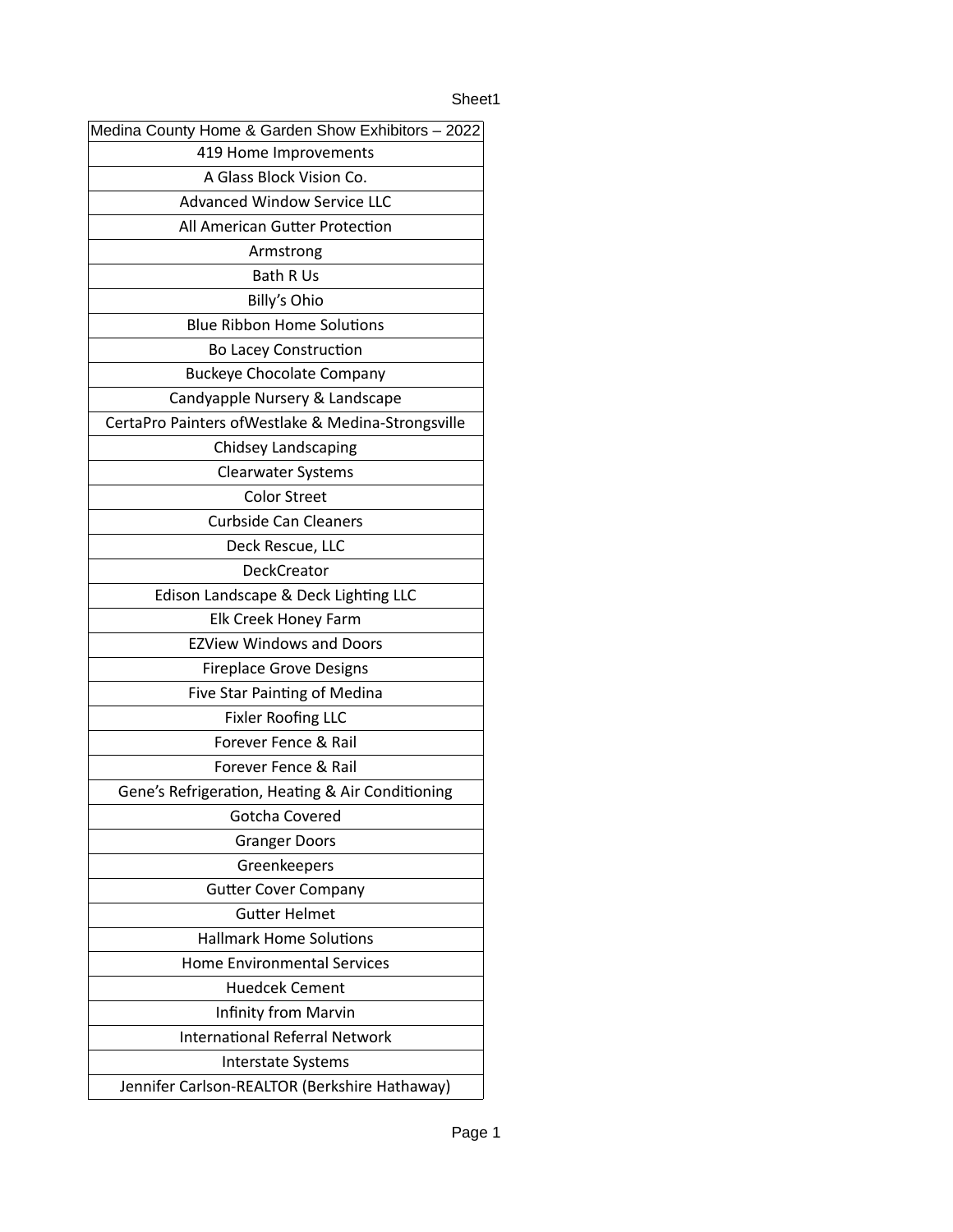## Sheet1

| Josh the Window Cleaner & Powerwashing |
|----------------------------------------|
| Joyce Factory Direct                   |
| JR Bath                                |
| Kiwanis                                |
| Leaf Guard                             |
| Leaf Home Water Solutions, LLC         |
| Leaf Pro Gutter Protection             |
| LeafFilter North LLC                   |
| Lehman's                               |
| Mack Industries, Inc.                  |
| <b>MDG Flooring America</b>            |
| Medina County Auditor Mike Kovack      |
| <b>Medina County Treasurer</b>         |
| Medina Fiber                           |
| Mr. Roof                               |
| <b>MsCottis Bisctti &amp; Scones</b>   |
| <b>Northwest Ohio Protections</b>      |
| <b>Norwex</b>                          |
| Ohio State Waterproofing               |
| On Site Concrete Leveling              |
| <b>Pandora's Creations</b>             |
| Peters Professional Landscaping Inc.   |
| Pier-Lon Campground                    |
| <b>Premier Floorz</b>                  |
| <b>Quality Installation Group</b>      |
| <b>Raetrent Remodeling</b>             |
| <b>REMAX Oasis Dream Homes</b>         |
| Renewal by Andersen                    |
| Richardson Farms                       |
| <b>Rogue Tree Solutions</b>            |
| Roxie's Bits & Pieces                  |
| Scentsy                                |
| ShelfGenie                             |
| Sherman & Sons Lawn Care LLC           |
| <b>Smith Brothers</b>                  |
| <b>Stoney Creek Landscaping</b>        |
| Sub Rosa Tea                           |
| T-Mobile USA, Inc.                     |
| The Dogs Bag                           |
| Thirty-One Gifts                       |